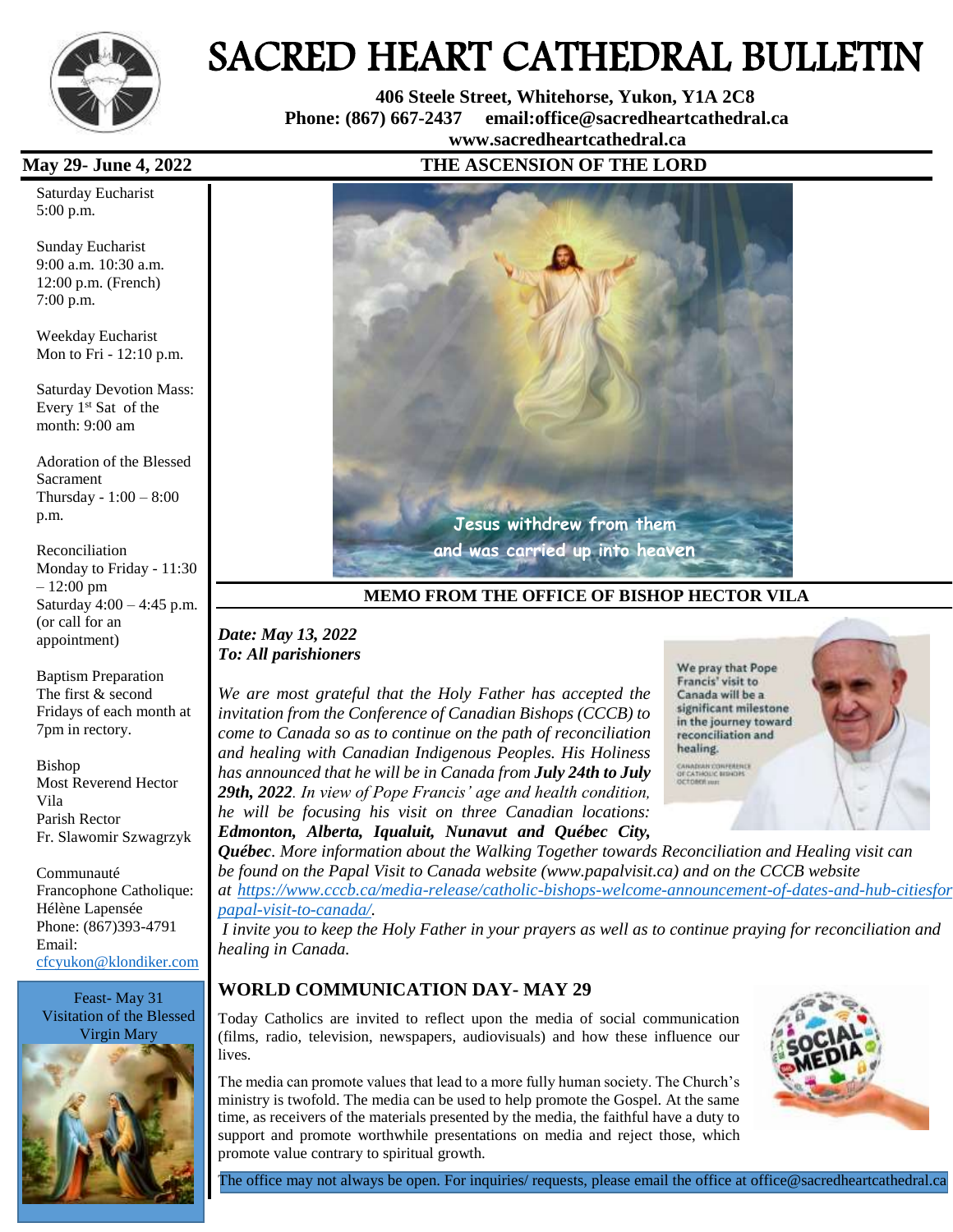#### PARISH MINISTRy & COMMUNITY EVENTS

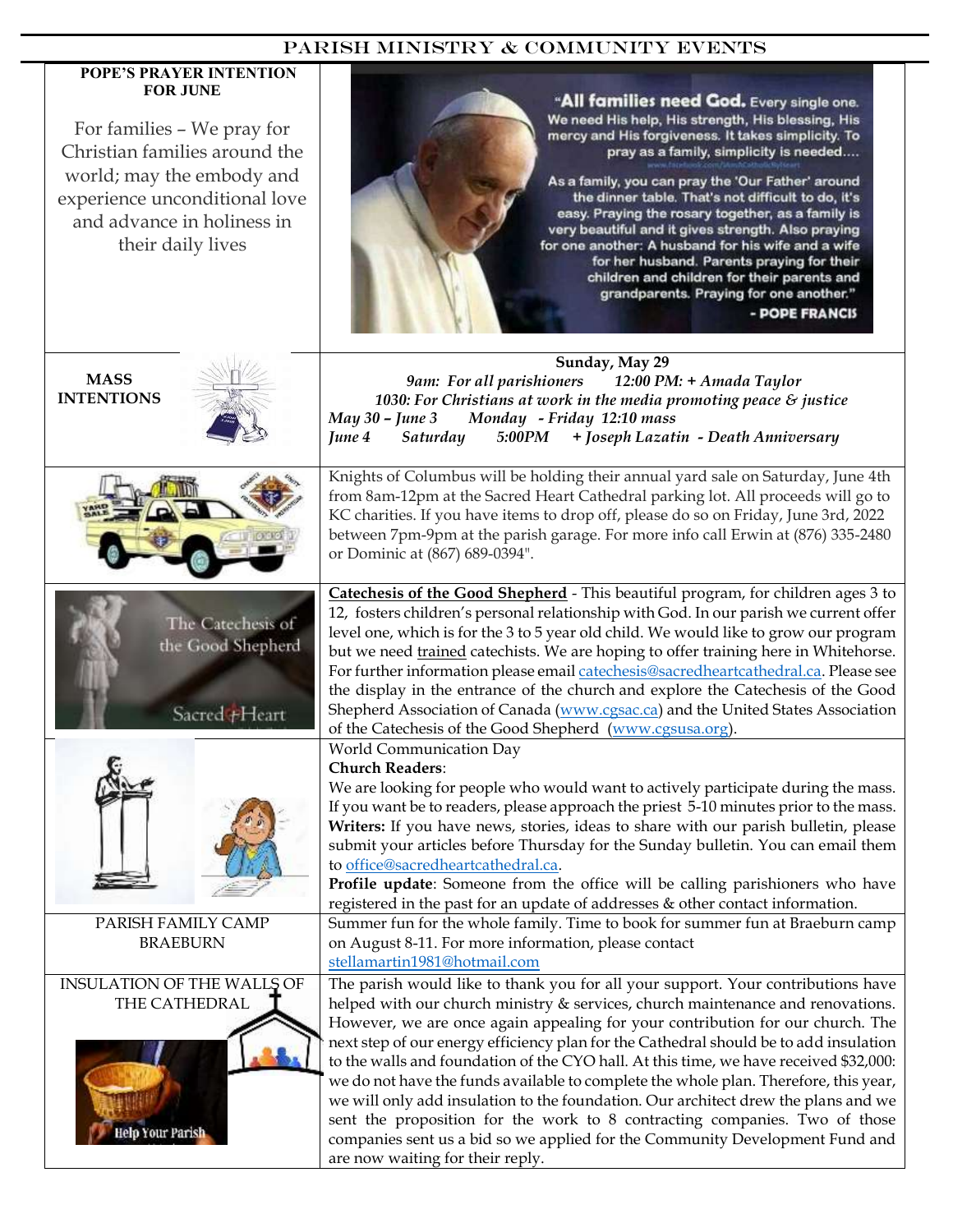## **The Ascension of the Lord - Some musings**

The days have been very spring-like, the sun is shining and most of the leaves are out and our flowering trees are dressed in colours of green and crimson. The red maples are a very deep crimson this year. The birds and other little critters are fattening up once more. My windows are open and the fresh breeze flows through to enliven the house once shut against the cold winds. The flowering tree in my front yard is starting to lose its blossoms and as I come in, the petals shower me with their blessings and I too, gaze heavenward watching as that tree starts to bear fruit. Unlike the disciples, I don't always gaze heaven-ward in expectation for that glorious Second Coming.

Have we in some way lost the wonder of that event? Do we always wait in joyful anticipation for the Second Coming? In this day and age of so much technology which seems to explain so many of the wonders of creation, I think we've lost that sense of awe that the early followers of our Lord experienced. We need to find our way back to that sense of wonder and awe. All we need to do that is spend some time looking closely at the world around us. Take a good look at any tree and consider all its leaves. There's not one that's exactly the others. Each is unique in its makeup. Look at the marvel of snowflakes. (I know we don't even want to think of that just now!) but each of those millions of tiny flakes is unlike any other.



So I had to ask myself, if a God who works these kinds of miracles, chooses to bring His Son home to Himself by

raising Him to heaven in the sight of so many witnesses, why do we doubt His power to do all things? We know that Church attendance is down and our role as His disciples in this highly techie world, is to re-evangelize a very secular world. We can do this in so many different ways, ways that demonstrate our love of God and neighours; our hope in eternal life, our joy to be His hands, His heart, His compassionate love for all. Let's take some lessons for those early followers and be unafraid to say that we are His followers, not by our words, but by our lives. We should take the words of St. Francis to heart, "Preach the gospel always, if necessary use words." My Dad put it differently. He would tell us, "People may not always believe what you say, but they will always believe what you do." I have found this to be true.

We will soon celebrate the Feast of Pentecost and the birth of our Church, a Church that was commissioned to preach the Good News to all God's people. Let's stop looking up in the hope of seeing some revelation from Heaven; let's stop looking down to see where we should stand; let's look around and see where our gifts are needed here in the world around us.

If we learn some lessons from the natural world, that each is created differently, let's find a use for our gifts, no matter how meagre we may believe they are, and put them to good use to enlighten our place in this wonderful, wondrous world where we're meant to see the need for those gifts and not be afraid to use them for the good of all.

Wishing you a week of blessings and many small miracles. Betty Brunch

 *When you find yourself tossed by the raging storms on this great sea of life, far from land, keep your eyes fixed on this Star to avoid disaster.* 

*When the winds of temptation or the rocks of tribulation threaten, upon Mary! – St. Bernard*

# **DE SEMAINE EN SEMAINE**



*look up t« Tandis qu'il les bénissait, il était emporté au ciel » Luc 24,46-53*

**De semaine en semaine** Le 29 mai 2022 **L'Ascension du Seigneur**

Et sachez-le : je vais être avec vous tous les jours , jusqu'à la fin du monde. *Mt 28,20*

Le Célébrant aujourd'hui le 29 mai : Fr. Slawek

#### **Masque à votre discrétion Feuille de présence.**